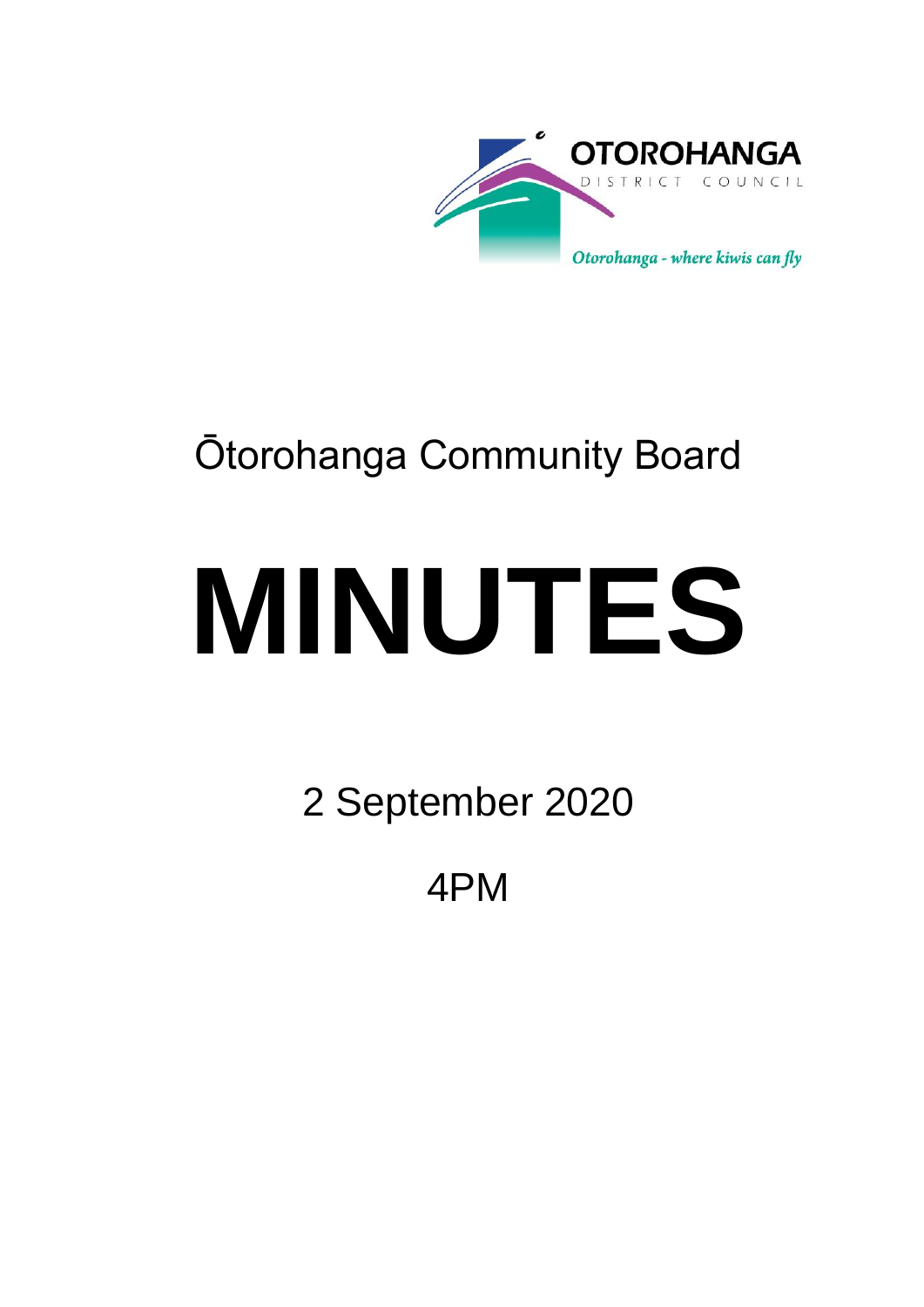#### **ŌTOROHANGA COMMUNITY BOARD**

2 September 2020

Minutes of an Ordinary meeting of the Ōtorohanga Community Board held in the Council Chambers, 17 Maniapoto Street, Ōtorohanga on 2 September 2020 commencing at 4pm.

Tanya Winter **CHIEF EXECUTIVE**

### **MINUTES**

**ORDER OF BUSINESS:**

| <b>ITEM</b>                                    | <b>PAGE</b> |
|------------------------------------------------|-------------|
| <b>PRESENT</b>                                 | 1           |
| <b>IN ATTENDANCE</b>                           | 1           |
| <b>DECLARATION OF INTEREST</b>                 | 1           |
| <b>PUBLIC FORUM</b>                            | 1           |
| <b>CONFIRMATION OF MINUTES - 5 August 2020</b> | 1           |

| <b>ITEM 40</b>             | <b>CHAIRPERSONS REPORT</b>                                                    |                |
|----------------------------|-------------------------------------------------------------------------------|----------------|
| <b>ITEM 41</b>             | <b>CHIEF EXECUTIVE REPORT 21 JULY - 17 AUGUST 2020</b>                        |                |
| ITEM 42                    | UPDATE ON THE OTOROHANGA COMMUNITY BOARD WALK AROUND OTOROHANGA               | $\overline{2}$ |
| <b>ITEM 43</b>             | ROUTINE - CIVIL DEFENCE EMERGENCY MANAGEMENT REPORT FOR APRIL TO JUNE<br>2020 |                |
| <b>ITEM 44</b>             | <b>ROUTINE - PLANNING REPORT FOR APRIL TO JUNE 2020</b>                       | $\mathbf{2}$   |
| <b>BOARD MEMBER UPDATE</b> |                                                                               | 2              |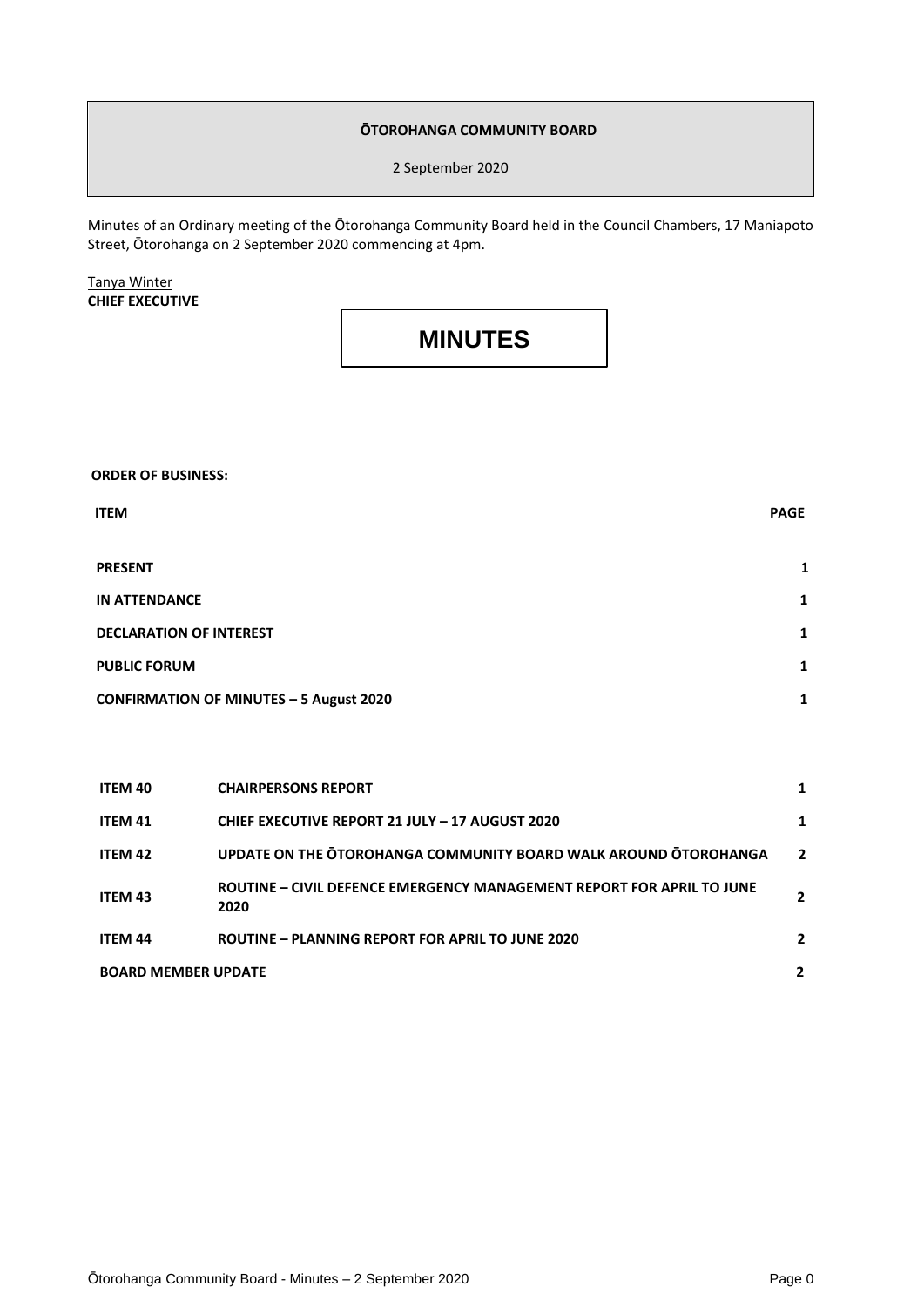#### **PRESENT**

Mr. N Gadd (Chair), Cr. Christison, Cr. Dow, Mrs. K Brown-Merrin, Mr. Coventry, Mr. Buckman.

#### **IN ATTENDANCE**

Ms. T Winter (Chief Executive), Messrs. R Brady (Group Manager Engineering), M Lewis (Services Manager), J le Fleming (Community Facilities Officer), Ms. N Martinsen (Committee Secretary)

The Chair declared the meeting open and welcomed those present.

#### **APOLOGIES**

No apologies were received.

#### **DECLARATION OF INTEREST**

The Chair asked members whether they had any declarations of conflicts of interest.

No declarations of conflicts of interest were received.

#### **PUBLIC FORUM**

No members of the public were present at the commencement of the meeting.

#### **CONFIRMATION OF MINUTES – 5 AUGUST 2020**

**Resolved** that the Minutes of the meeting of the Ōtorohanga Community Board held on 5 August 2020, as circulated be approved as a true and correct record of the meeting and the recommendations contained therein be adopted. **Mrs. Brown-Merrin / Mr. Coventry**

#### **ITEM 40 CHAIRPERSONS REPORT – VERBAL**

The Chairperson reported on the following;

- Ōtorohanga Rugby Club retained the Rowe Cup.
- Ōtorohanga Football Club won their division in the Waikato/Bay of Plenty Championship.
- Attended SPARC Meeting.

**Resolved** that the Chairperson's verbal report be received. **Mr. Coventry / Cr. Christison**

#### **ITEM 41 CHIEF EXECUTIVE REPORT 21 JULY – 17 AUGUST 2020**

The Chief Executive summarised her report informing members of the key focus areas for the Chief Executive in the last month and signal anything of note coming up in the next month.

She asked members to take her report as read and highlighted the following;

- Commence Workshop with Council on the Long Term Plan.
- Reflect the early engagement themes back to Council, Community Boards and other key stakeholders.
- Three Waters Reform Memorandum was signed on 31 August 2020 at 2.30pm to opt in to Tranche 1.

**Resolved** that the Chief Executives report for the period 21 July – 17 August 2020 be received. **Mrs. Brown-Merrin / Cr. Dow**